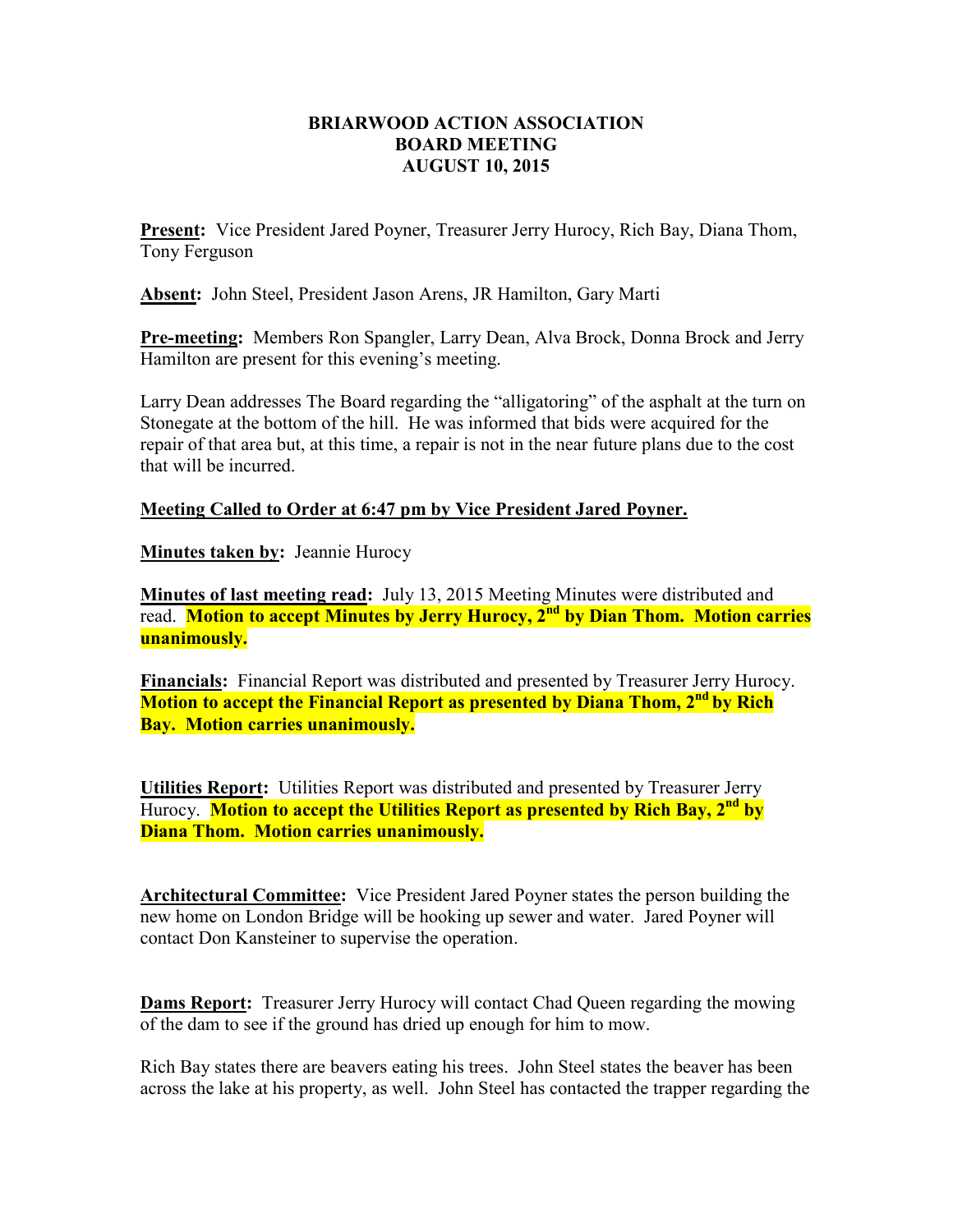cost for trapping during beaver season vs. off season, which starts in the fall. **Motion for the beaver trapper to come to trap the beavers as soon as possible by Jerry Hurocy, 2nd by Rich Bay. Motion carries unanimously.** Jerry Hurocy will inform John Steel to contact the trapper.

**Lake and Beach Report:** Rich Bay states he has been asked if the swimming area can be expanded because on the weekends the beach is packed. The Board discussed doing this for next year. Jerry Hurocy will inform John Steel to contact the company that put in the swimming area marker in to see how much it will be to extend it towards the spillway.

The sand turn over and addition of sand will be a project for next year since it is so late in the swimming season.

The fishing dock issue is tabled until next meeting when more BAA Board Members are present.

**Security Report:** Due to the amount of people that come into Briarwood that are not Members and use the beach and lake, Member Jerry Hancock suggests that a committee be made of people that utilize the beach frequently to be more vigilant about asking people that are at the beach or fishing if they are Briarwood Members and if they are not, then to ask them to leave. A message will be put on the monthly water/trash/sewer bill stating to ensure the safety of all Briarwood Members, that all be more proactive and vigilant about asking others that they are not familiar with that are using the lake or beach if they are Briarwood Members and then asking those who are not to leave.

**Rules and Regulations:** Recent rule and regulation additions are to be added to the Rules and Regulations and it will be posted that Rules and Regulations have been updated on the Community Board, the Briarwood facebook page, and the website.

**Website:** Nothing to report.

**Roads:** Discussed "chip and seal" for areas on roads. JR Hamiliton will be asked to find more out about this process. Tony Ferguson states he knows someone he can get information regarding this process.

**Park and Entrance:** Nothing to report.

**The Board went into Closed Session to discuss Legal, Lots and Back Dues.** 

**The Board returned to Open Session.**